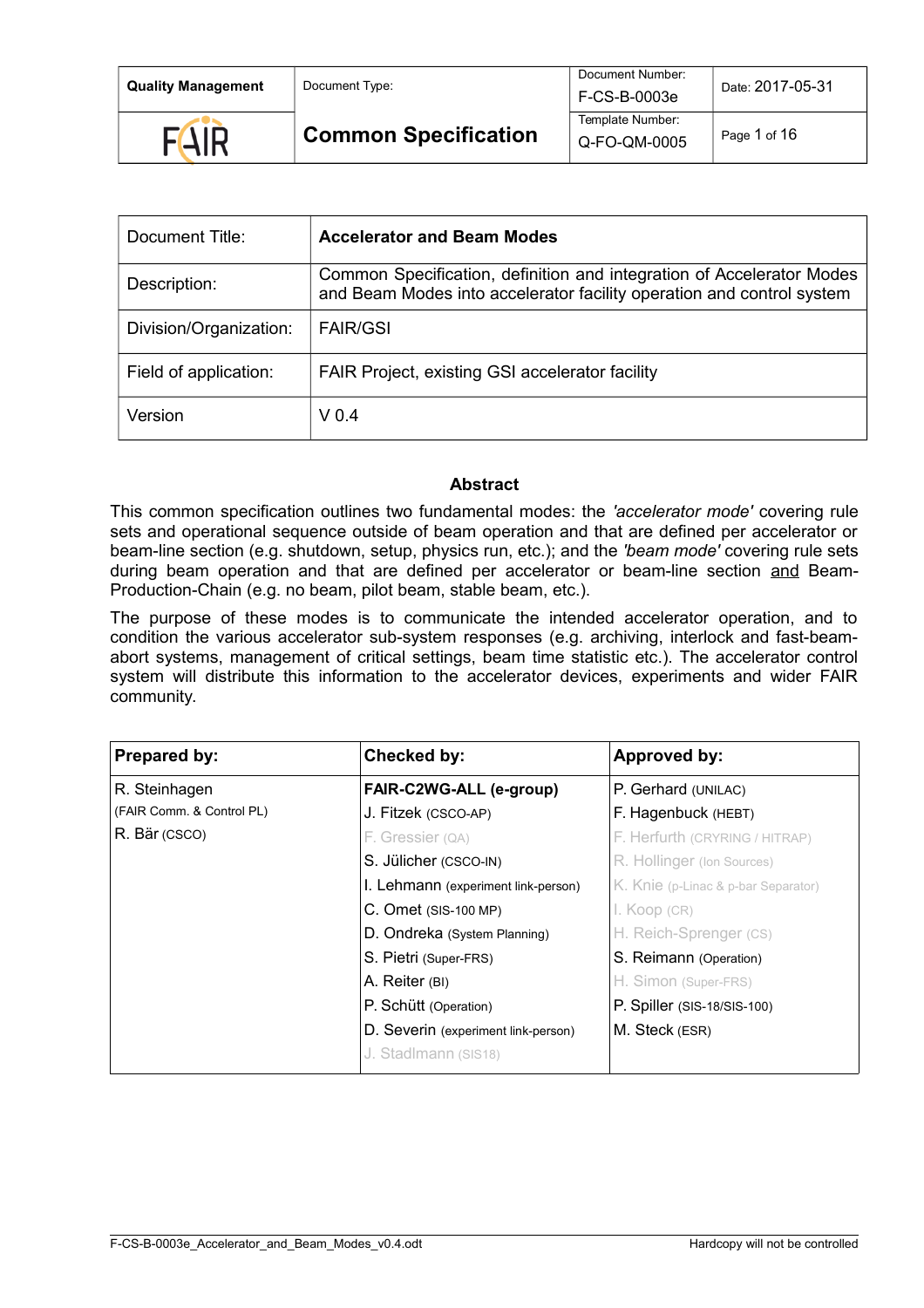| <b>Quality Management</b> | Document Type:              | Document Number:<br>F-CS-B-0003e | Date: 2017-05-31 |  |
|---------------------------|-----------------------------|----------------------------------|------------------|--|
| <b>FAIR</b>               | <b>Common Specification</b> | Template Number:<br>Q-FO-QM-0005 | Page 2 of 16     |  |

# Document History:

| Version          | Prepared by:          | Checked, Date | Released, Date | Comment                                                                                                                                               |
|------------------|-----------------------|---------------|----------------|-------------------------------------------------------------------------------------------------------------------------------------------------------|
| V <sub>0.1</sub> | R. Steinhagen, R. Bär |               |                | Initial version based on preparatory work and<br>discussions in the FAIR Commissioning and<br><b>Control Working Group</b>                            |
| V <sub>0.2</sub> |                       |               | 2014-10-16     | Some modifications and comments based on<br>feedback from early 'Checked by' distribution                                                             |
| V <sub>0.3</sub> | R. Steinhagen         |               | 2017-01-23     | Incorporated feedback w.r.t. implementation                                                                                                           |
| V <sub>04</sub>  | R. Steinhagen         |               | 2017-05-31     | Incorporated feedback from equipment groups,<br>FC2WG, SPL & MCs,<br>added some basic hierarchy rules for accelerator<br>and beam modes along the BPC |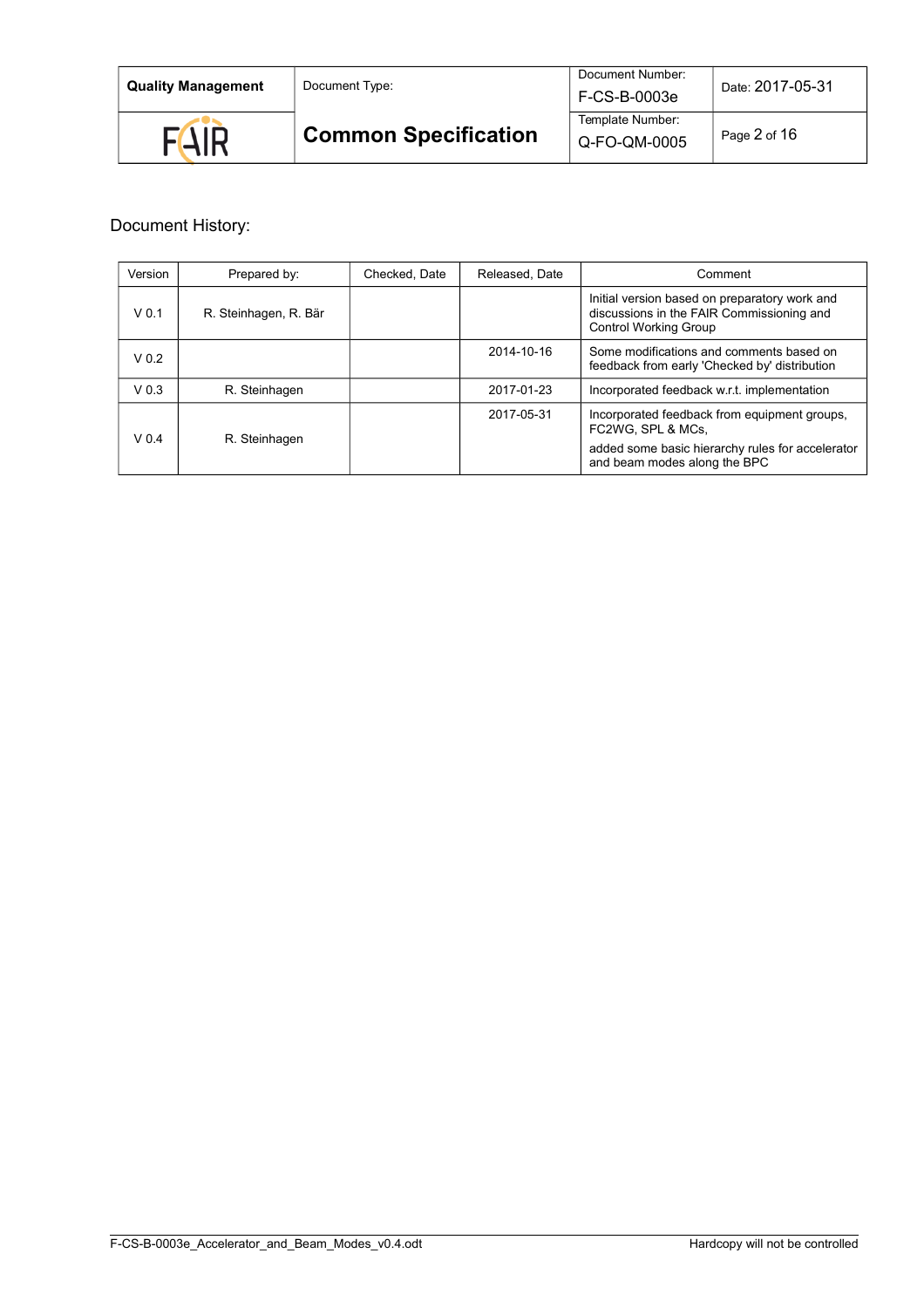Document Type:



**Common Specification** 

F-CS-B-0003e Template Number: Q-FO-QM-0005

Document Number:

Page 3 of 16

### **Table of Contents**

# **Table of Contents**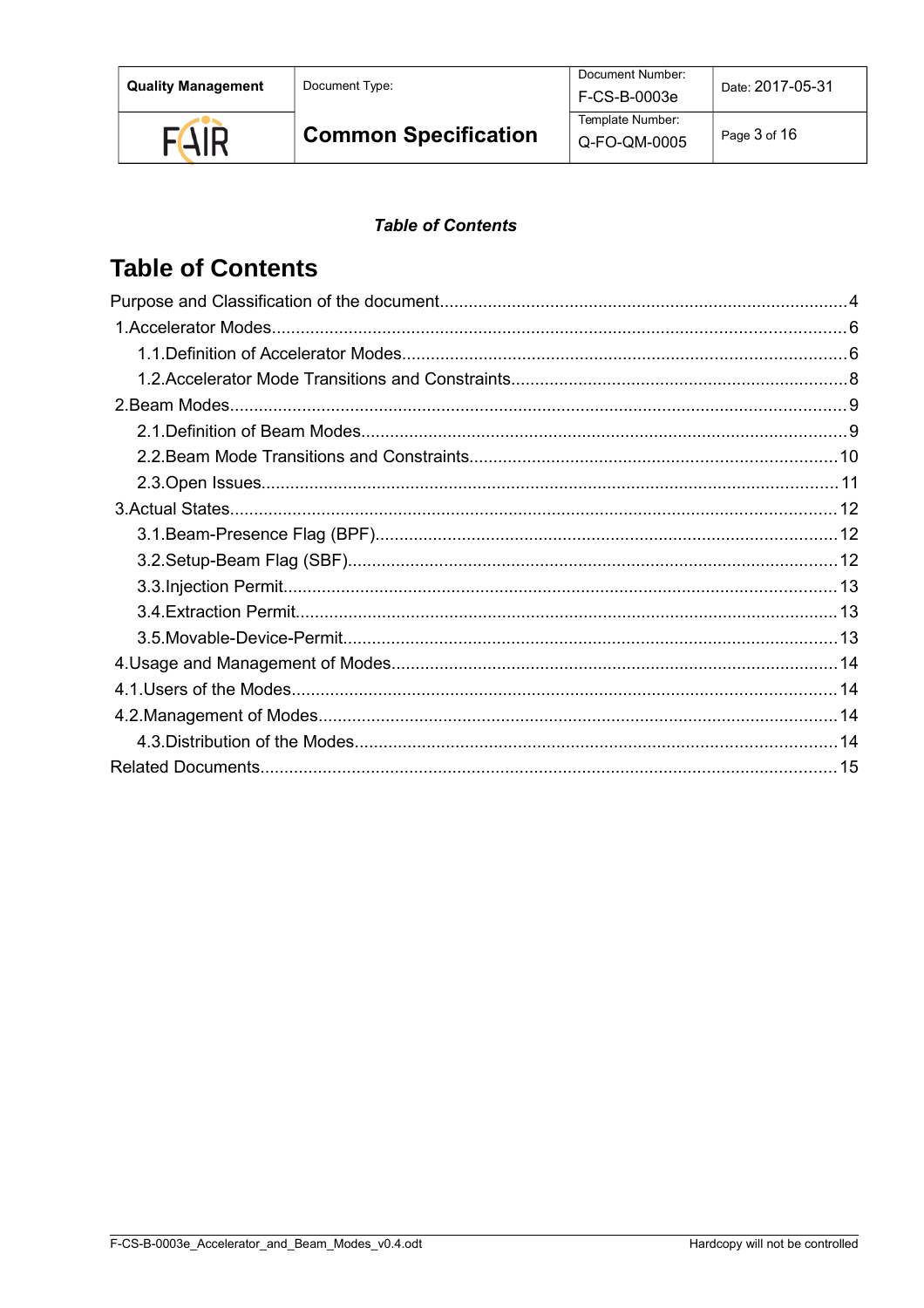| <b>Quality Management</b> |  |  |
|---------------------------|--|--|
|---------------------------|--|--|

**Document Type:** 



# <span id="page-3-0"></span>**Purpose and Classification of the document**

The purpose of this document is to introduce and formalise the definition of 'modes' and 'actual states' for the accelerator control system implementation of FAIR. The range covers all new FAIR accelerator machines as well as part of the existing GSI injector chain with the intention to implement the concept for the full GSI/FAIR complex after complete refurbishment of the control system.

The main purpose of formal accelerator and beam modes are

- to communicate the intended accelerator operation to the experiments and wider FAIR community,
- to condition the various control sub-system responses (e.g. archiving, interlock and fast beam-abort systems, management of critical settings, etc.), and
- to derive the base-line and minimum subdivision of further machine-, beam-, or experiment availability analyses.

### **1. Concept of Modes and Actual State Flags**

'Modes' are deliberate user-driven states (references or 'desired target') that follow and track the normal operational sequences (e.g. 'no beam'  $\rightarrow$  'pilot beam'  $\rightarrow$  'intensity ramp-up'  $\rightarrow$  'adjust'  $\rightarrow$ 'stable beams for physics'), and that provide the possibility to define associated rules depending on the specific phase of operation<sup>[1](#page-3-1)</sup>. The mode changes will be initially tracked by operators and subsequently by semi-automated sequences.

Some of the application using 'modes' include, for example, limiting parameter changes while the experiments are taking data (aka. 'Stable Beams' or production runs), limiting of high-intensity beam being requested or injected into a previously untested machine without having its settings being checked with low-intensity pilot beam, or to block certain operation during unsafe mode of operation (e.g. moving beam screens during production runs or while high-intensity beam is being extracted; settings changes that could impact the efficiency or safety of machine operation).

The 'actual states' differ with respect to the 'modes' insofar that they describe the actual measured state of the accelerator or beam. The 'states' perviate the accelerator and beam mode definitions, and could be equally used for ad-hoc or post condition of the control system (e.g. beam-based interlocks). Some of the actual states that are proposed and that shall be integrated and transmitted alongside with the modes are the Beam-Presence-Flag (BPF), the Setup-Beam-Flag (SBF), and the Injection- and Extraction-Permit that are defined in more detail below. While the transmission of the modes is not time-critical, there are certain real-time requirements on the transmission of BPF, SBF and Injection/Extraction Permit since they are foreseen to be used also by the interlock and machine protection system.

The definition of 'modes' shall not be mixed with 'actual states' to prevent circular dependencies, priority or causality inversions. For example: while the 'No Beam' mode declares the intend (as an agreement) that there will be no beam in the machine, only the 'Beam Presence Flag' measures the actual state whether there is (or was) beam in the machine. A consequence and trivial example rule using this definition would be to issue an interlock if the if the 'BPF=true' while the beam mode 'No Beam' is set.

<span id="page-3-1"></span>see also: [https://en.wikipedia.org/wiki/Mode\\_\(computer\\_interface\)](https://en.wikipedia.org/wiki/Mode_(computer_interface)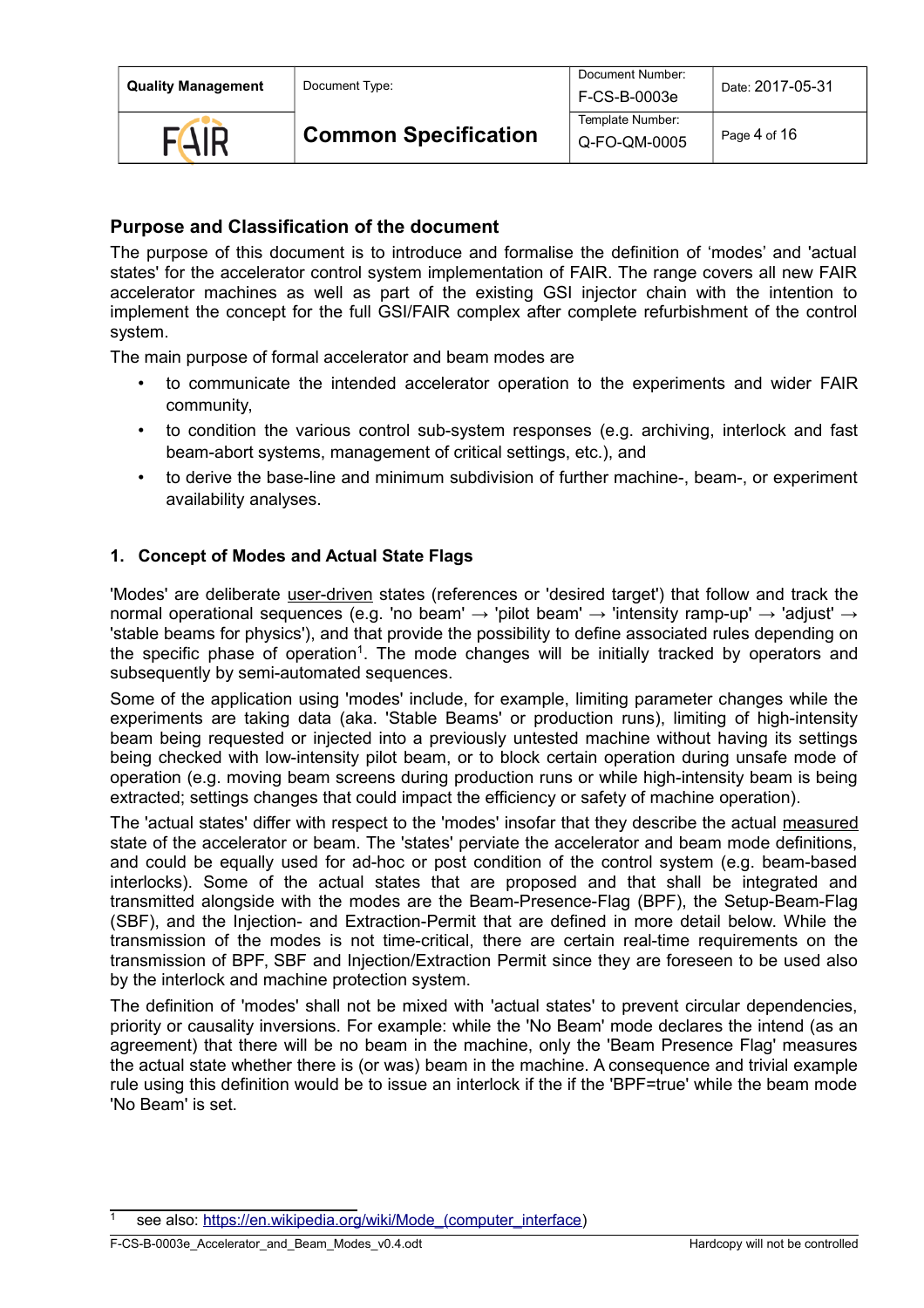| <b>Quality Management</b> | Document Type:              | Document Number:<br>F-CS-B-0003e | Date: 2017-05-31 |
|---------------------------|-----------------------------|----------------------------------|------------------|
| <b>FAIR</b>               | <b>Common Specification</b> | Template Number:<br>Q-FO-QM-0005 | Page 5 of 16     |

Based on discussions with the primary stakeholders and experiments, the following two groups of modes are suggested:

- '**Accelerator Modes**', that cover rule sets and operational sequence outside of beam operation and that are defined per accelerator or transfer-line segment,
- '**Beam Modes**', that cover rule sets during beam operation and that are defined per accelerator or transfer-line segment and Beam-Production-Chain (BPC).

Table [1](#page-4-0) summarises the possible accelerator- and beam-mode combinations.

|           |                          | <b>Accelerator Mode</b> |           |          |         |                           |                     |        |                       |                |                            |
|-----------|--------------------------|-------------------------|-----------|----------|---------|---------------------------|---------------------|--------|-----------------------|----------------|----------------------------|
|           |                          |                         |           |          |         |                           |                     |        | <b>Beam Operation</b> |                |                            |
|           |                          | Shut-down               | Cool-down | Bake-Out | Warm-Up | Machine-Checkout          | <b>Machine Test</b> | Access | Beam Setup            | <b>Physics</b> | <b>Machine Development</b> |
|           | <b>No Beam</b>           | X                       | X         | X        | X       | X                         | X                   | X      | X                     | X              | X                          |
|           | <b>Pilot Beam</b>        |                         |           |          |         |                           |                     |        | X                     | X              | X                          |
|           | <b>Intensity Ramp-Up</b> |                         |           |          |         |                           |                     |        | X                     | X              | X                          |
| Beam Mode | <b>Adjust</b>            |                         |           |          |         |                           |                     |        | X                     | X              | X                          |
|           | <b>Stable Beams</b>      |                         |           |          |         |                           |                     |        |                       | X              | (X)                        |
|           | <b>Post-Mortem</b>       |                         |           |          |         | X                         | X                   | X      | X                     | X              | X                          |
|           | <b>Recovery</b>          |                         |           |          |         | $\boldsymbol{\mathsf{x}}$ | X                   | X      | X                     | X              | X                          |

<span id="page-4-0"></span>**Table 1: Accelerator vs. Beam Mode matrix of constraints.**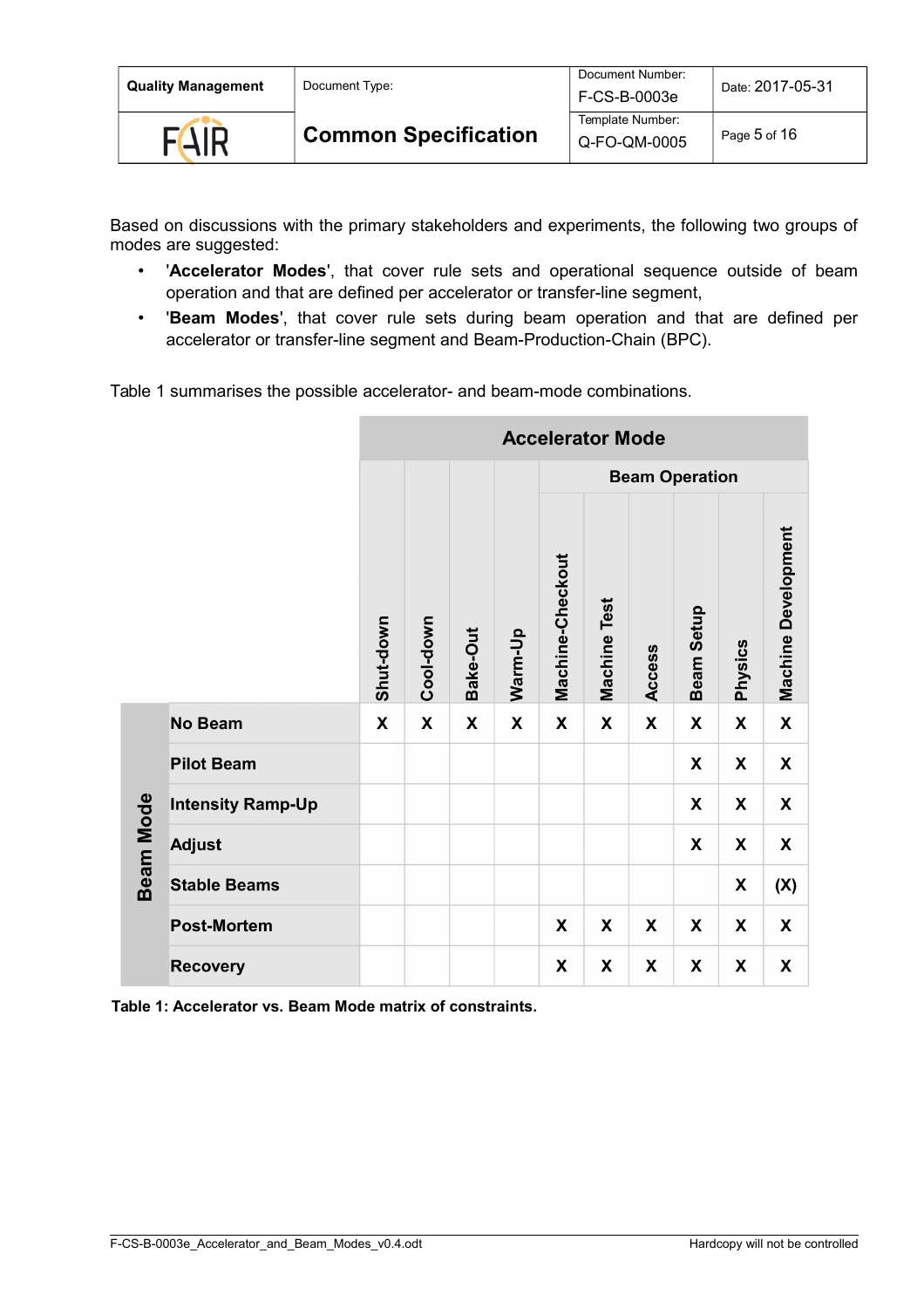| <b>Quality Management</b> | Document Type:              | Document Number:<br>F-CS-B-0003e | Date: 2017-05-31 |
|---------------------------|-----------------------------|----------------------------------|------------------|
| <b>FAIR</b>               | <b>Common Specification</b> | Template Number:<br>Q-FO-QM-0005 | Page 6 of 16     |

### <span id="page-5-1"></span> **1. Accelerator Modes**

The modes to be used as 'Accelerator Modes' follow the existing annual life-cycle of the accelerator facility and are formalised as:

Modes without beam

- SHUT-DOWN
- COOL-DOWN
- BAKE-OUT
- WARM-UP
- MACHINE-CHECKOUT
- MACHINE-TEST
- ACCESS

Modes with beam

- BEAM-SETUP (or MACHINE-SETUP).
- PHYSICS-RUN
- MACHINE-DEVELOPMENT

Accelerator Modes are independent for every machine or transfer-line segment. The transfer-line segments as specified in the HEBT layout may be grouped into larger functional blocks if practical.

The valid set of Accelerator Modes depend on the nature of the respective machine or beam-line section (e.g. COOL-DOWN or WARM-UP only for cryogenic machines).

It shall be noted that, besides formalising their names, these modes are not a new concept but already being practised during normal operation at GSI and accounted for in the annual beam schedules (aka. "Strahlzeitplan") and electronic log-books. What is new is that the control system for FAIR will be made aware of these modes which in turn opens the possibility to derive automated rules, automated statistics collection and other features based on these modes.

#### <span id="page-5-0"></span> **1.1. Definition of Accelerator Modes**

The Accelerator Modes are defined as follows:

#### A.1) SHUTDOWN

Used when the machine is in a mode of long-term maintenance or repairs, and could imply (as an example rule) the possibility of open or controlled access, and the machine being not powered.

Further discussions are needed whether this mode needs to distinguish a 'warm' and 'cold' shut-down (e.g. SIS100 being kept at 4 K).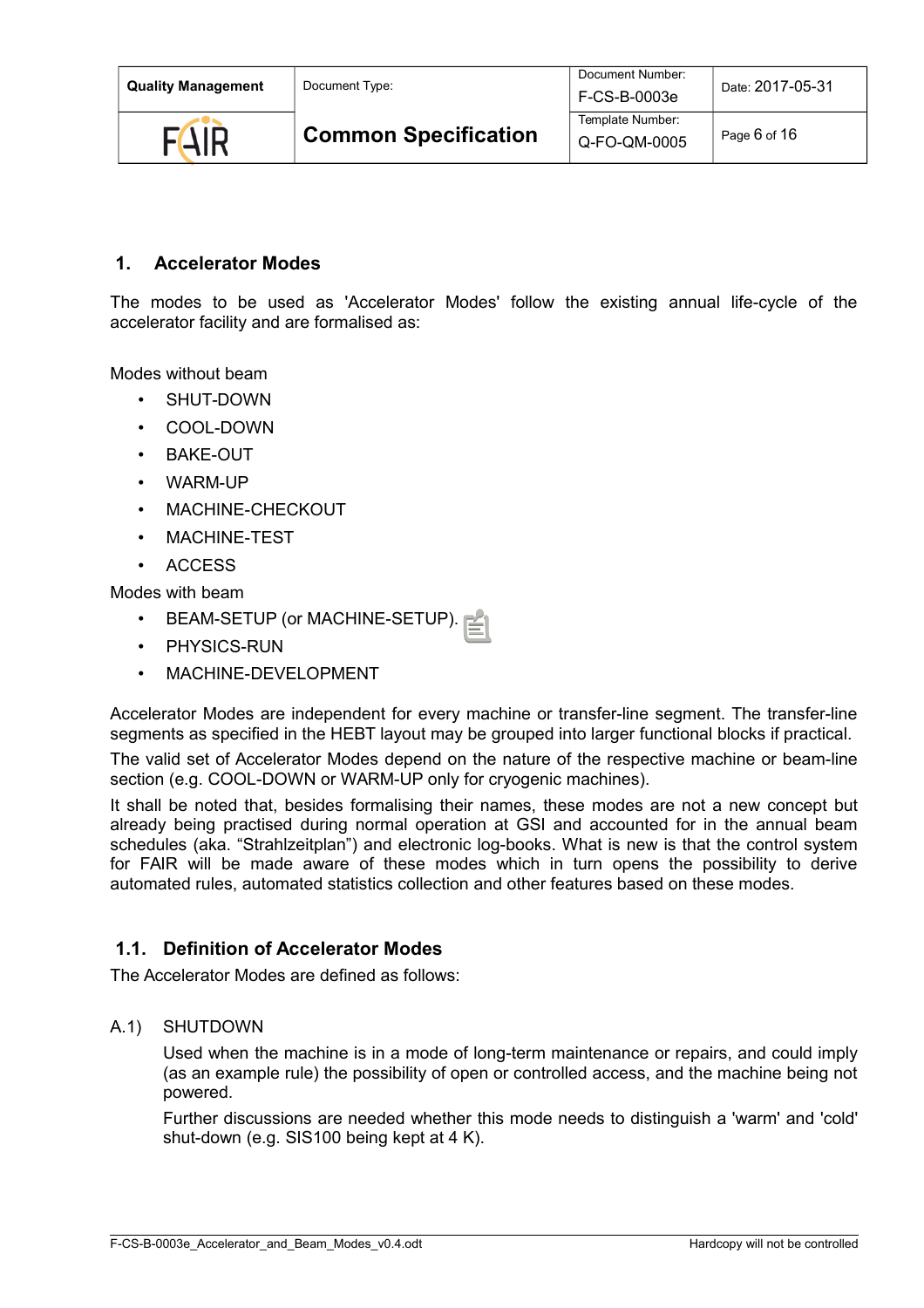| <b>Quality Management</b> | Document Type:              | Document Number:<br>F-CS-B-0003e | Date: 2017-05-31 |
|---------------------------|-----------------------------|----------------------------------|------------------|
| $F(\Lambda)$              | <b>Common Specification</b> | Template Number:<br>Q-FO-QM-0005 | Page 7 of 16     |

#### A.2) COOL-DOWN

Required for superconducting machines (in particular for SIS100 and Super-FRS) during the period when the machines are being cooled down from ambient temperature by the cryo-system (lasting typically 2-3 weeks), and could, for example, imply limited or no access (if safety necessitates it).

#### A.3) BAKE-OUT

Similar to COOLDOWN for the other normal conducting accelerators and transfer-lines but covering the vacuum bake-out period (also about 2 weeks).

#### A.4) WARM-UP

Required in particular superconducting machines (e.g. SIS100, Super-FRS) during the period when the machines are being warmed up, and could, for example, imply limited or no access (if safety necessitates it).

#### A.5) RECOVERY

Used after, for example, a major quench or partial vacuum loss outside of normal beam operation and lasting typically few hours to days. This mode would include pre-cycling of magnets to stabilise their hysteresis and revalidation of the proper function of power converter, quench protection systems, etc.

#### A.6) MACHINE-CHECKOUT

Covers operational tests and dry-runs without beam in view of beam operation (e.g. power converter calibration, magnet patrol, etc.). This mode is typically used only once per year, only after a long shut-down, and typically a few weeks before regular re-commissioning and operation with beam starts. This would also mark the end of regular shut-down operation and start of operation with beam.

#### A.7) MACHINE-TEST

Is a priori is similar but for accounting purposes distinguished from MACHINE-CHECKOUT. The mode is intended to be used to cover similar activities during beam operation or shutdown. The expectation is that the machine is closed and all system in a ready-for-beam state to permit short-lasting dry-runs to test new control schemes, new front-ends, RF conditioning, tests that can be done without beam (e.g. when ion sources are being exchanged or the linac is unavailable) and for OP training purposes. This mode is needed from an operational point of view but is used if the time allocated should neither be accounted as 'Physics' nor 'Machine-Development' during the annual statistics.

#### A.8) ACCESS

Intended to be used whenever a controlled machine access is given during beam operation for specific interventions (repair, change of experimental setup). The main purpose of this mode is to keep track of beam (un-)availability during beam operation (annual accounting) and to stop the concerned part of the machine in a controlled way (ie. controlled softpowering-down of magnets, rather than using interlocks that abruptly stop the power supplies and leave them in a fault state after an access).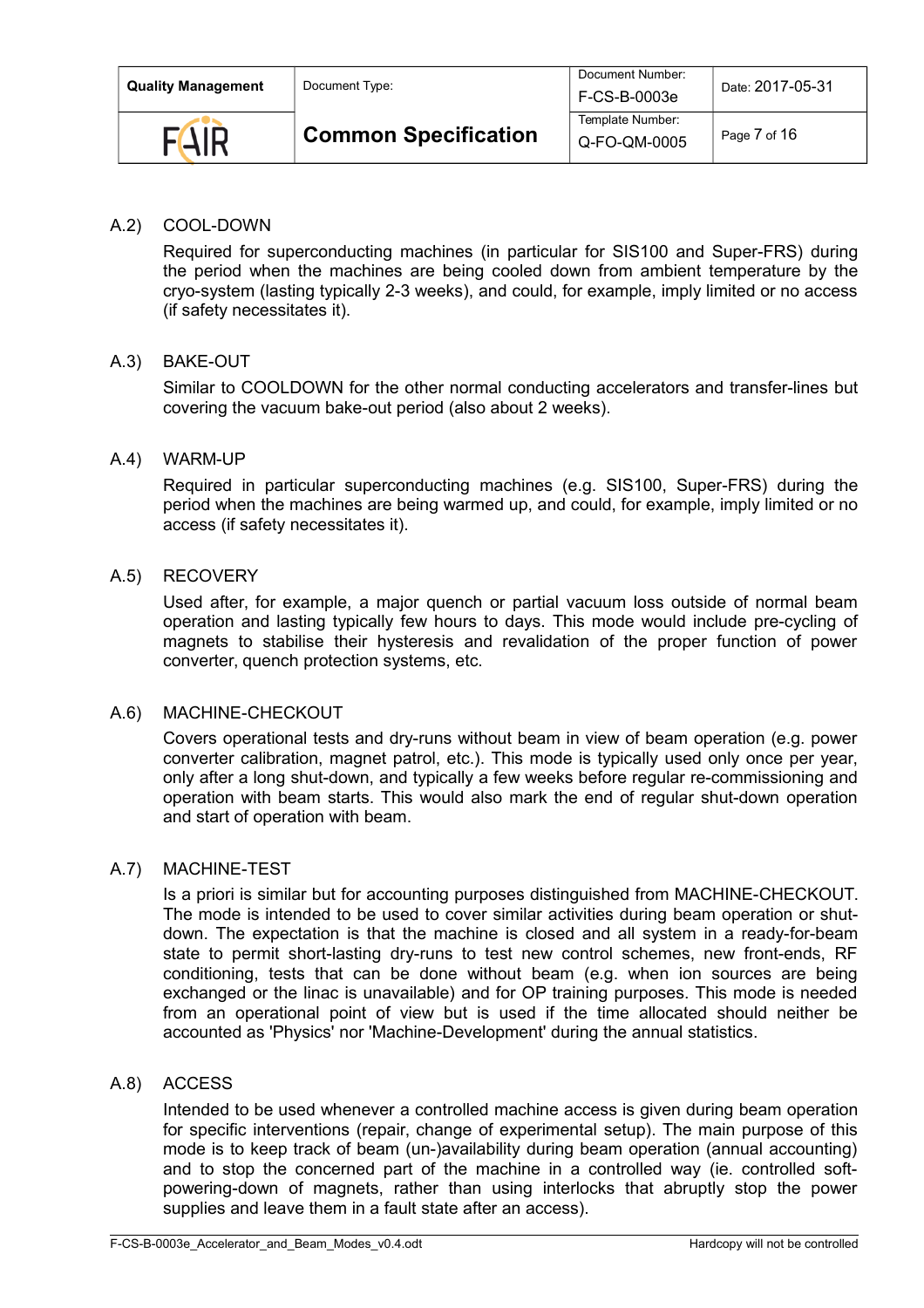| <b>Quality Management</b> | Document Type:              | Document Number:<br>F-CS-B-0003e | Date: 2017-05-31 |
|---------------------------|-----------------------------|----------------------------------|------------------|
| <b>FAIR</b>               | <b>Common Specification</b> | Template Number:<br>Q-FO-QM-0005 | Page 8 of 16     |

The following set of accelerator modes describe operation with beam but are proposed to be further divided to distinguish between the main aim or user of accelerator operation and to provide a more fine-grained accounting of beam times spent.

#### A.9) BEAM-SETUP (or MACHINE-SETUP)

Used during the initial and subsequent re-commissioning after long shut-down and could include OP training with beam.

A.10) PHYSICS

State when the primary intended purpose of the machine is to deliver beam for atomic, antimatter, nuclear and bio-medical applications. Decisions that would affect the beam availability (e.g. inserting of screens for parallel users) would be driven by the primary experiments with this mode.

A.11) MACHINE-DEVELOPMENT

Used when the primary intended purpose of the machine is to perform beam physics or accelerator physics studies. During this mode the prerogative of, for example, inserting screens into transfer-lines would be at the discretion of the accelerator physics groups.

### <span id="page-7-0"></span> **1.2. Accelerator Mode Transitions and Constraints**

The 'Accelerator Mode' for a respective machine or beam-line segment will be explicitly set or changed by an authorized operator. The primary exclusive constraints between 'Accelerator-' and 'Beam Modes' are outlined in Table [1.](#page-4-0) Tentatively the following list of accelerator mode rules (AMR) is foreseen:

- AMR-1: The modes MACHINE-CHECKOUT, MACHINE TEST, ACCESS, BEAM SETUP, PHYSICS, MACHINE DEVELOPMENT are counted as beam operation. The other modes are reserved for annual shut-down or similar related tasks.
- AMR-2: All modes beside BEAM SETUP, PHYSICS, MACHINE DEVELOPMENT imply that there must be no beam in the accelerator or transfer-line segment.

Further operational constraints and additional accelerator modes may be defined at a later stage.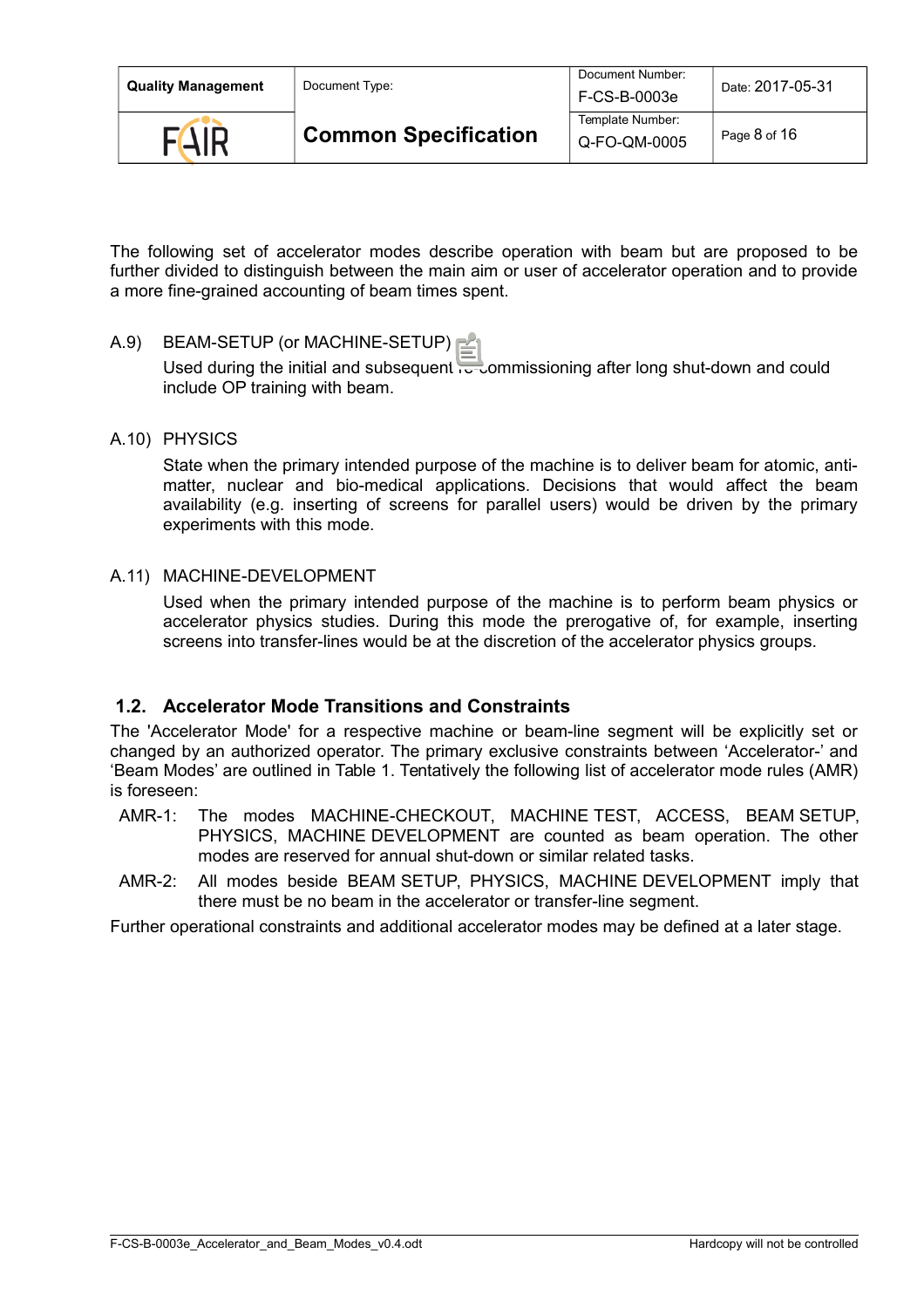| <b>Quality Management</b> | Document Type:              | Document Number:<br>F-CS-B-0003e | Date: 2017-05-31 |
|---------------------------|-----------------------------|----------------------------------|------------------|
| <b>FAIR</b>               | <b>Common Specification</b> | Template Number:<br>Q-FO-QM-0005 | Page 9 of 16     |

### <span id="page-8-1"></span> **2. Beam Modes**

The 'Beam Modes' follow the life-cycle (e.g. 'no beam'  $\rightarrow$  'pilot beam'  $\rightarrow$  'intensity ramp-up'  $\rightarrow$ 'adjust'  $\rightarrow$  'stable beams for physics') of the so called 'Beam-Production-Chain' (BPC). The BPC is an organisational control system structure to manage parallel operation and beam transfer through the FAIR accelerator facility. It describes a 'beam' through the facility including the sequence and parameters of beam lines and accelerators, starting from the ion-source up to an experimental cave (e.g. APPA, CBM, Super-FRS, …).

The BPC structure includes the definition of target beam parameters (set values) like, for example, isotope type, energy per nucleon, charge per nucleon, peak intensity, etc. Several BPC are grouped to a pre-defined 'Beam Pattern' that is typically executed periodically. While being predefined, these patterns can, however, be changed within minutes.

The 'Beam Modes' are specific for a given BPC but also transfer-line segment (or group of the latter). This implies that e.g. different accelerator can have different beam modes (e.g. the beam mode for the BPC delivering beam to CBM being 'Pilot Beam' in SIS18 and 'No Beam' in SIS100).

The first beam modes follow the natural sequence of how new beams are typically being set-up in an accelerator. In that respect (similar to the Accelerator Modes) these are not new but formalise the existing operation concept, integrate and would make the control system aware of them.

The modes to be used as 'Beam Modes' are defined per accelerator / transfer-line segment and beam production chain.

Beam modes are different for beam production chains, e.g. SIS100 could be in 'PRODUCTION' for U28+ but in SETUP for Au79+ beam production chains

They are formalized as follows:

- NO BEAM
- PILOT BEAM
- INTENSITY RAMP-UP
- ADJUST
- STABLE BEAMS
- POST-MORTEM or BEAM-DUMP
- **RECOVERY**

### <span id="page-8-0"></span> **2.1. Definition of Beam Modes**

The Beam Modes are defined as follows:

B.1) NO BEAM

Used by the control system to suppress by design beam requests or injections into a given ring or transfer-line.

B.2) PILOT BEAM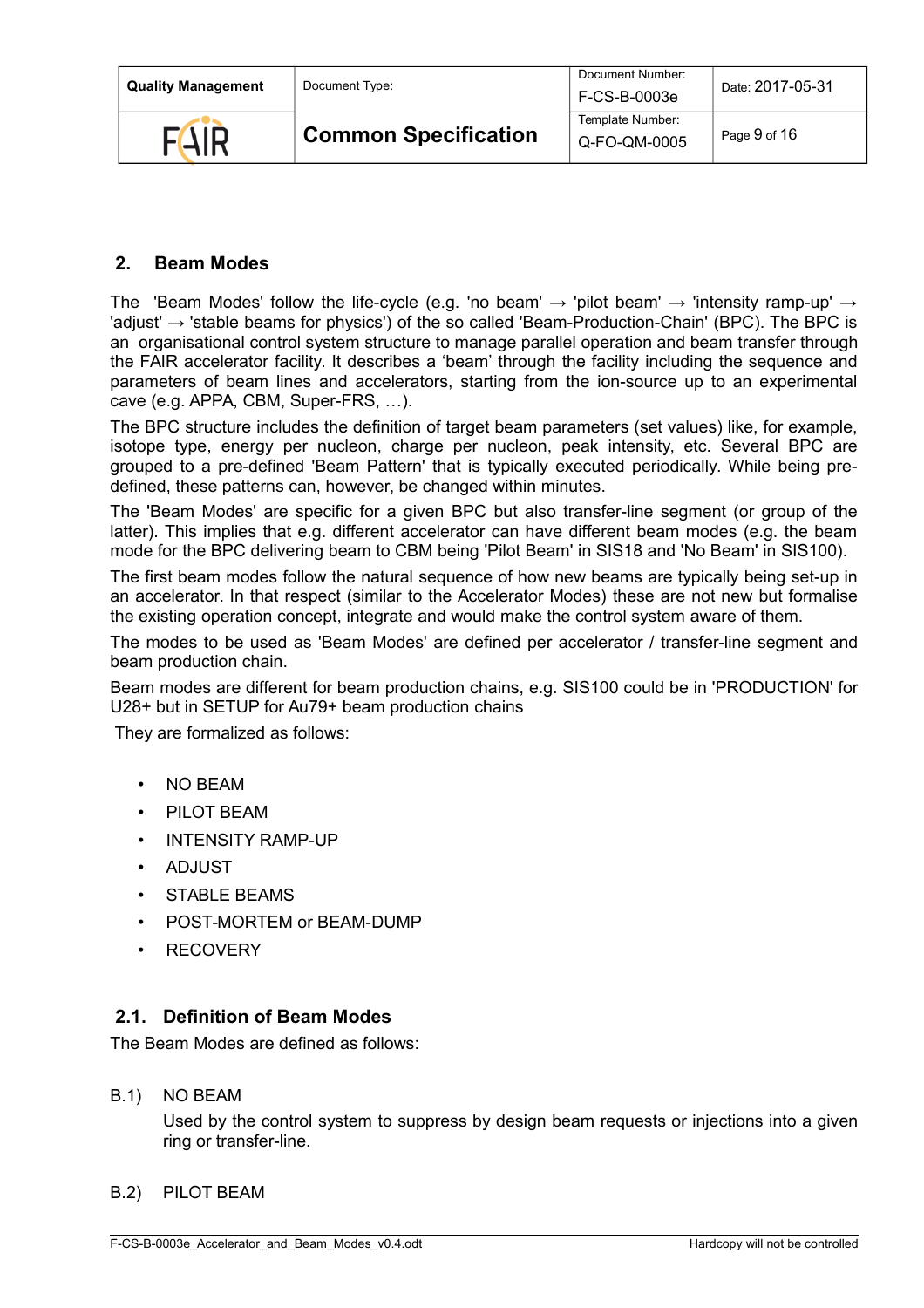| <b>Quality Management</b> | Document Type:              | Document Number:<br>F-CS-B-0003e | Date: 2017-05-31 |
|---------------------------|-----------------------------|----------------------------------|------------------|
| $F(\Delta)$               | <b>Common Specification</b> | Template Number:<br>Q-FO-QM-0005 | Page 10 of 16    |

Used while establishing the main machine functions and parameters such as injection steering, RF capture, ramp, orbit, tune and chromaticity, simple optics checks, proper slow or fast extraction. This mode implies that these operations are done typically with low setupbeam intensities, and that optics parameters can be changed without limits on their value or range.

#### B.3) INTENSITY RAMP-UP

Used while ramping-up beam intensities and after the basic accelerator functions have been established. This mode is used to perform minor adjustments related to increasing the beam intensities and to validate related machine protection functionalities. It would be also linked to more strict limits on optics and parameter changes. This mode is necessary for a safe and reliable operation with high-intensities but could be skipped if operation with low beam intensities is targeted.

#### B.4) ADJUST

While the main focus of the 'Pilot Beam' and 'Intensity Ramp-up' mode focus on the beam setup from an accelerator point of view, this mode focuses and is used to perform minor parameter changes or re-tuning in view of achieving the physics experiment's parameters.

#### B.5) STABLE BEAMS

Used to indicate that the main intend is to deliver stable beam to the given experiment. Very limited machine tuning and (if at all) parameter changes would be allowed during this mode in order to avoid transients or spikes that would hamper the experiment's data taking. Leaving this mode may require a hand-shake or release by the experiments to provide them the possibility to return their detectors into a safe state.

#### B.6) POST-MORTEM

Used in response to a quench, machine-protection action, partial vacuum loss (e.g. dynamic vacuum loss) or another major beam loss that needs to be analysed before normal beam operation can be continued.

#### B.7) RECOVERY

Used to indicate the time period required for recovering from a severe post-mortem (e.g. quench of a single or string of magnets) and covers the period to validate powering, cycling of the magnets, and other essential systems.

### <span id="page-9-0"></span> **2.2. Beam Mode Transitions and Constraints**

The proposed state diagram is illustrated in Figure [1.](#page-10-0)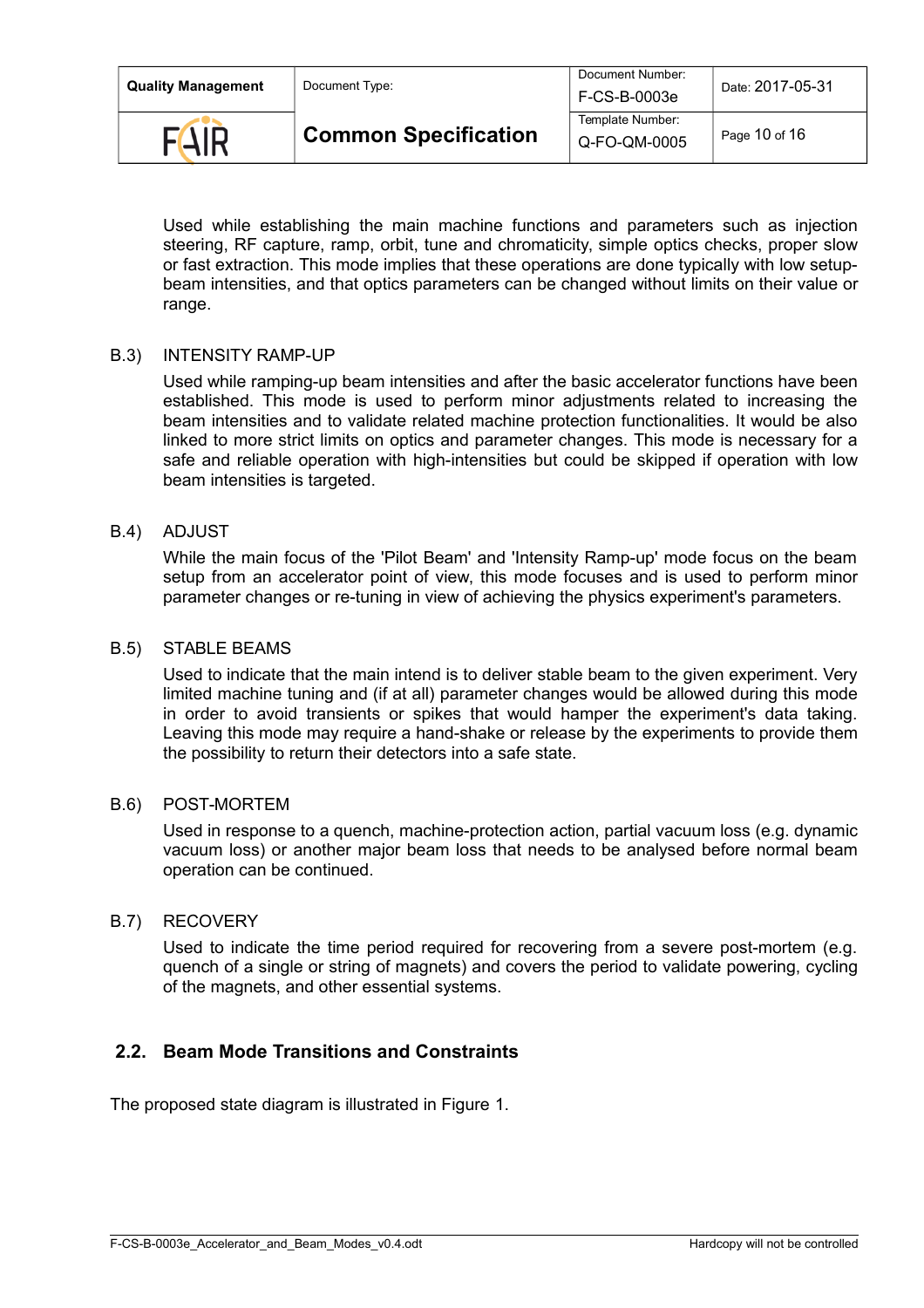



#### <span id="page-10-0"></span>**Illustration 1: FAIR Beam Modes – State Diagram**

The mode changes will be initially tracked by operators and subsequently by a semi-automated sequencer. Tentatively the following list of beam mode rules (BMR) is foreseen:

- BMR-1: Where applicable, the modes *M*i are sorted according to the following priority hierarchy sequence, with the index *i* indicating the ring accelerator or transfer-line segment:
	- *M*i:= -2: POST-MORTEM →
	- *M*i:= -1: RECOVERY →
	- *M*i:=+0: NO-BEAM (default) →
	- *M*i:=+1: PILOT-BEAM →
	- *M*i:=+2: INTENSITY RAMP-UP →
	- *M*i:=+3: ADJUST→
	- *M*i:=+4: STABLE-BEAMS
- BMR-2: The beam mode hierarchy ' $M_i \ge M_i$ ' for  $i < j$  shall be respected along the BPC, or phrased differently – a down-stream machine may not have a higher mode than its predecessor. This is an important for the safe and reliable intensity ramp-up procedure and implies, for example, that the beam mode combination
	- *MUNILAC = 'ADJUST' & MSIS18 = 'PILOT-BEAM'* is considered a valid as well as
	- *MUNILAC* = '*STABLE-BEAM*S' *&* MSIS18 = 'NO-BEAM' , while
	- *MSIS100 = 'NO-BEAM' & MSUPER-FRS = 'STABLE-BEAM'* is not.
- BMR-3: The following beam modes imply that there is no beam requested or circulating in the machine: RECOVERY, POST-MORTEM, NO-BEAM.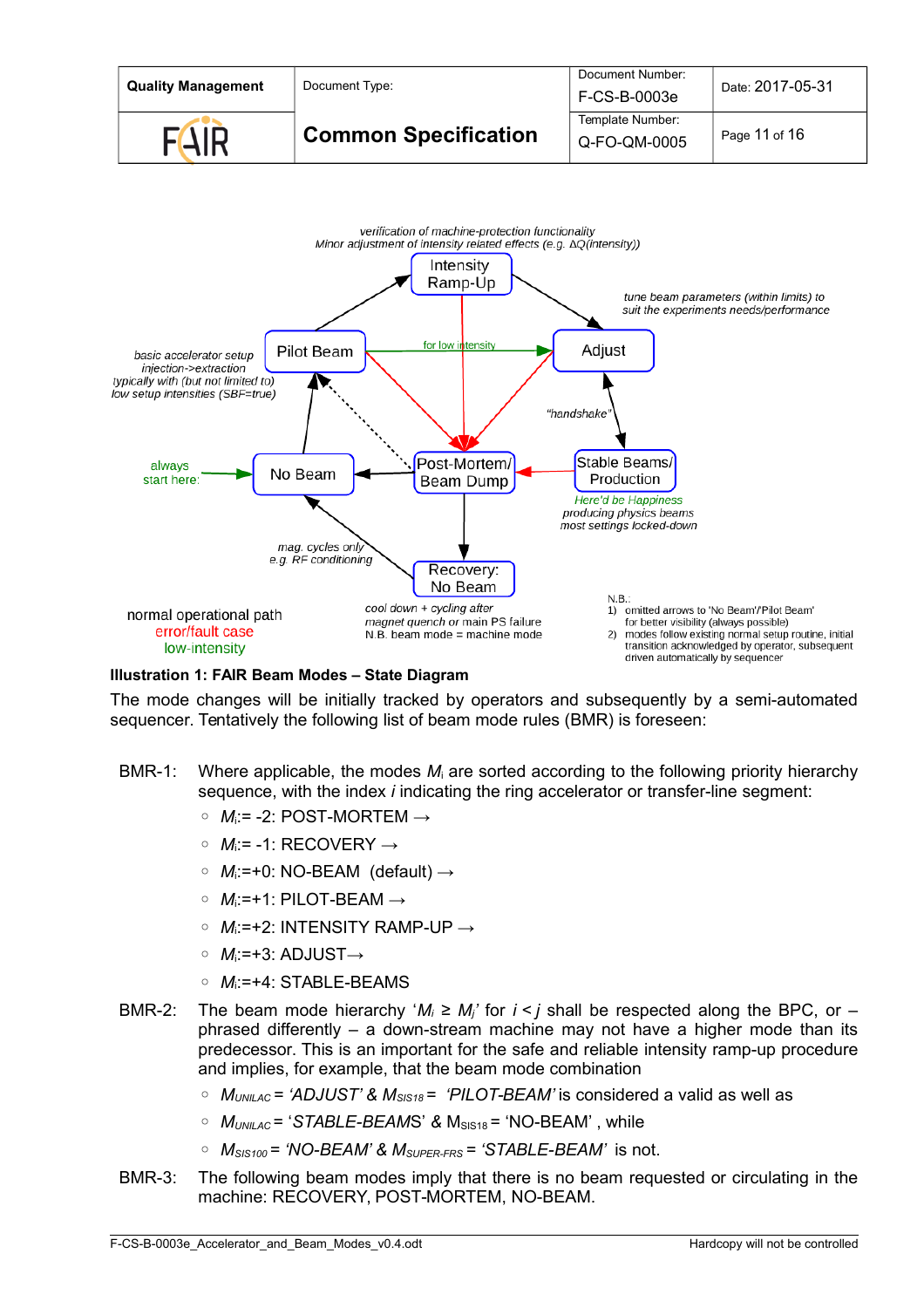| <b>Quality Management</b> | Document Type:              | Document Number:<br>F-CS-B-0003e | Date: 2017-05-31 |
|---------------------------|-----------------------------|----------------------------------|------------------|
| <b>FAIR</b>               | <b>Common Specification</b> | Template Number:<br>Q-FO-QM-0005 | Page 12 of 16    |

- BMR-4: Consequently, the following beam modes imply a beam request by the machine or experiment: PILOT-BEAM, INTENSITY RAMP-UP, ADJUST, STABLE-BEAMS.
- BMR-5: The transition to the 'NO-BEAM' or 'PILOT-BEAM' beam mode is always possible from any of the other beam mode states.
- BMR-6: Beam-based interlocks, other non-essential interlocks, or other protection mechanism may not be masked or bridged for the modes INTENSITY RAMP-UP, ADJUST, or STABLE-BEAMS<sup>[2](#page-11-1)</sup>.
- BMR-7: In case of safe and/or low-intensity beam, the mode transition through INTENSITY RAMP-UP may be skipped. The conditions for this rule must be set and agreed upon by the machine protection responsible of the given accelerator, target, or experiment.
- BMR-8: In case the subsequent beam mode in the BPC describes the experiments, the beam mode transition from 'ADJUST' to 'STABLE-BEAMS' must be acknowledged prior to being set by the corresponding experiment. The 'handshake' procedure between accelerator operation and experiments remains to be defined.
- BMR-9: In case the machine protection system or subsequently timing system has issued a post-mortem event, the beam mode shall be set to 'POST-MORTEM' by the sequencer or another (semi-) automated system.
- BMR-10: The transition from 'POST-MORTEM' to 'RECOVERY' or 'NO-BEAM' must be preceded by a post-mortem analysis and be explicitly acknowledged by the person in charge or delegated with machine protection for the given accelerator.

### **2.3. Open Issues**

- <span id="page-11-0"></span>• Further accelerator modes such as 'INJECTION','ACCUMULATION', 'RAMP' and 'FLAT-TOP' may be considered in particular for slow-cycling storage rings (ie. ESR and HESR). Their necessity needs to be clarified.
- Need to check for accelerator modes that are global (e.g. access, recover, cool-down, etc.)

<span id="page-11-1"></span>N.B. This implies also, that the modes with priorities larger than PILOT-BEAM force the setup-beam flag (see SBF definition below) to 'false' (i.e. masking only allowed with the 'PILOT-BEAM' mode).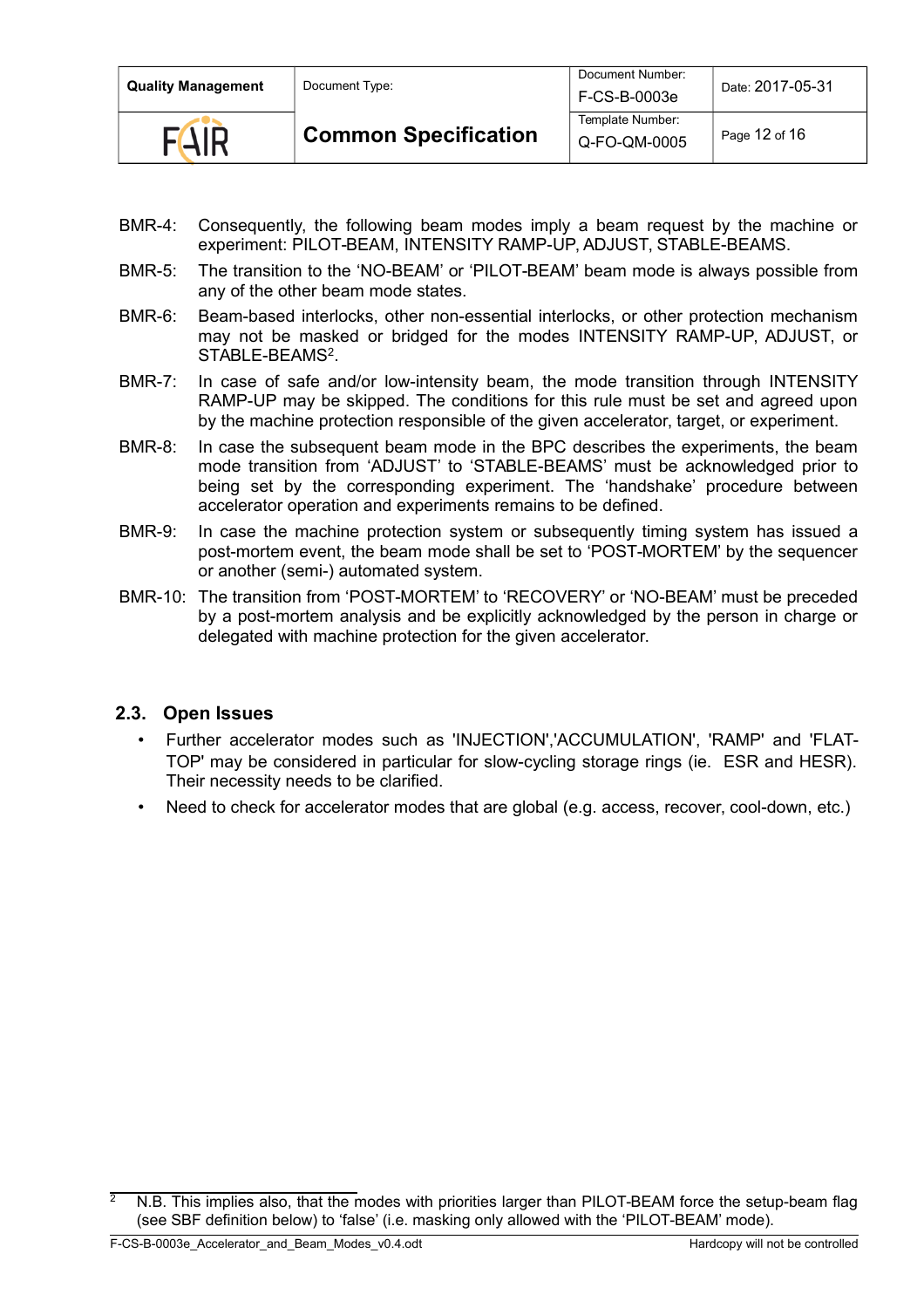| <b>Quality Management</b> | Document Type:              | Document Number:<br>F-CS-B-0003e | Date: 2017-05-31 |
|---------------------------|-----------------------------|----------------------------------|------------------|
| <b>FAIR</b>               | <b>Common Specification</b> | Template Number:<br>Q-FO-QM-0005 | Page 13 of 16    |

# <span id="page-12-2"></span> **3. Actual States**

The 'actual states' differ with respect to the 'modes' insofar that they describe the actual measured state of the accelerator or beam. This specification is limited to the actual states that can be expressed as boolean. The following common flags and permits are proposed.

## <span id="page-12-1"></span> **3.1. Beam-Presence Flag (BPF)**

The 'Beam-Presence-Flag' shall indicate that a given BPC and associated settings have been validated and are compatible with pilot- or physics-beam. The main purpose of this flag is to prevent high-intensity injections into a machine with new or untested magnetic settings or modified machine conditions that might be potentially incompatible with machine-protection or activation minimisation of the machine.

The flag would needs to be defined per accelerator or transfer-line segment (where necessary). The flag is being set whenever the basic accelerator function has been confirmed with beam (e.g. acceptable performance of: injection, circulating beam, transmission, etc.).

The initial checks and references would be taken by an operator or experienced machine expert. Subsequent cycles would be re-validated and checked against these references. The BPF shall expire if untested for a prolonged period or if settings have substantially changed, and could force, for example, re-checking the cycle settings with pilot beam before continuing with high-intensity beams.

Provisionally, it is foreseen that the beam presence flag is being tracked by the Beam Transmission Monitoring (BTM) System.

# <span id="page-12-0"></span> **3.2. Setup-Beam Flag (SBF)**

The 'Setup-Beam-Flag' shall indicate beams (with typically low-intensities) used specifically during the initial setup of the BPC. The definition derives from the experience and existing usage at LHC: too strict interlocks and rules that are required to ensure a safe and reliable high-intensity operation may at the same unnecessarily impact machine availability during beam setup with low-intensities.

The SBF facilitates the flexibility of masking some of these interlocks during low-intensity operation, while ensuring that these interlocks are taken automatically into account when operating with unsafe high-intensity beam.

The SBF is a continuous signal and defined per accelerator and beam-line segment. The flag needs to be derived automatically from the beam current transformer (simple threshold). Most of the SBF-maskable interlock candidates are related to more complex or beam-instrumentationderived interlocks such as beam transmission, beam loss monitoring, beam screens and multi-wire grids.

Some use-case and proposed rule examples to illustrate the SBF:

a) While 20% beam transmissions may be temporarily acceptable during setup or low-intensity operation (ie. transmission interlock being masked), the associated interlock should not be kept permanently disabled or forgotten once moving to high-intensity operation.

b) In order to self-protect sensitive beam screens, wire-grids and other similar devices, these devices would by-default create an extraction (or injection) interlock (↔fail-safe logic) whenever they are inserted into the beam line or ring. However, these interlock could be masked if the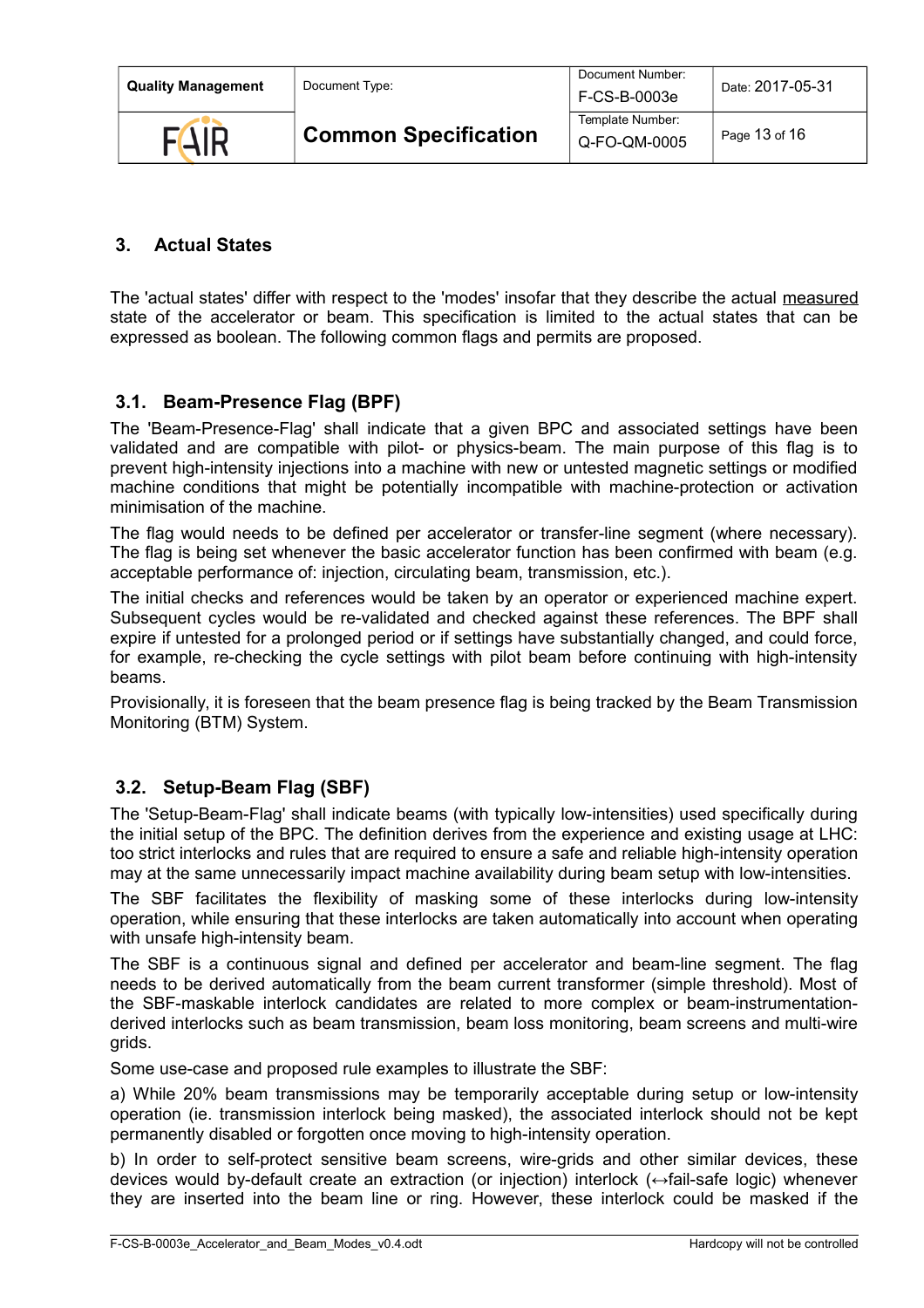| <b>Quality Management</b> | Document Type:              | Document Number:<br>F-CS-B-0003e | Date: 2017-05-31 |
|---------------------------|-----------------------------|----------------------------------|------------------|
|                           | <b>Common Specification</b> | Template Number:<br>Q-FO-QM-0005 | Page 14 of 16    |

'SBF==true' and possible other additional beam mode requirements are fulfilled (e.g. not in 'STABLE BEAMS' or 'INTENSITY RAMP-UP', etc.).

Provisionally, it is foreseen to derive the SBF from a simple (coarse) threshold using one of the DC beam current transformer in each of the ring accelerator. The SBF is propagated and defined for all devices within the ring where it is measures, its subsequent transfer-lines, up to the next ring accelerator or beam target.

### <span id="page-13-2"></span> **3.3. Injection Permit**

The 'Injection Permit' is defined per accelerator and shall be used inhibit particle beam injections in case the given accelerator is not ready or being set-up to receive beam from the pre-injectors. The signal is derived from combined state of the accelerator hardware (e.g. power converter, vacuum system, front-ends, critical beam instrumentation, …) and software systems that are required for injection, acceleration and extraction of the given beam. The injection suppression is performed via the timing and/or injection kicker systems.

It is planned to provide the required surveillance through a combination of programmable hardware- and software-based interlock systems [reference to the FAIR Software Interlock & Fast-Beam-Abort-System, MASP].

### <span id="page-13-1"></span> **3.4. Extraction Permit**

The 'Extraction Permit' is a complementary signal to the 'Injection Permit' and shall be used to suppress particle beam extractions in case the subsequent beam-line, accelerator or experiment is not ready to receive beam (e.g. hardware fault, system being reconfigured, ...). In case the permit is absent, the beam shall either be dumped inside the accelerator (e.g. programmed dump) at the end of the cycle, or – if time permits – suppressed in the pre-accelerator before it is being injected.

Similar to the 'Injection Permit', the combinatory logic which beam-line segments, accelerators and experiments are taken into account need to be kept programmable.

#### <span id="page-13-0"></span> **3.5. Movable-Device-Permit**

The 'Movable-Device-Permit' shall indicate whether movable devices (e.g. such as vacuum valves, wire grids, beam screen, etc.) are allowed to be moved into the beam. This flag is derived from the logical combination of all 'beam modes' for a given accelerator or transfer-line segment: the flag shall be 'TRUE' if all beam modes for a given ring or transfer-line are in 'NO-BEAM', 'PILOT', 'POST-MORTEM' or 'RECOVERY', and 'FALSE' otherwise.

Some use-case and proposed rule examples to illustrate the MDP:

If a device needs to be inserted while the BPC's 'beam mode' of an experiment is in 'STABLE BEAMS', the experiment would first need to drop back to 'PILOT' or 'NO-BEAM' before the device is allowed to move in. The required mode change is at the discretion of the primary experiment (for the 'PHYSICS' accelerator mode) or operator (for the 'MACHINE DEVELOPMENT' accelerator mode).

On the other hand, it must not be possible to switch the BPC back to 'STABLE BEAMS' while any movable device is in the beam path.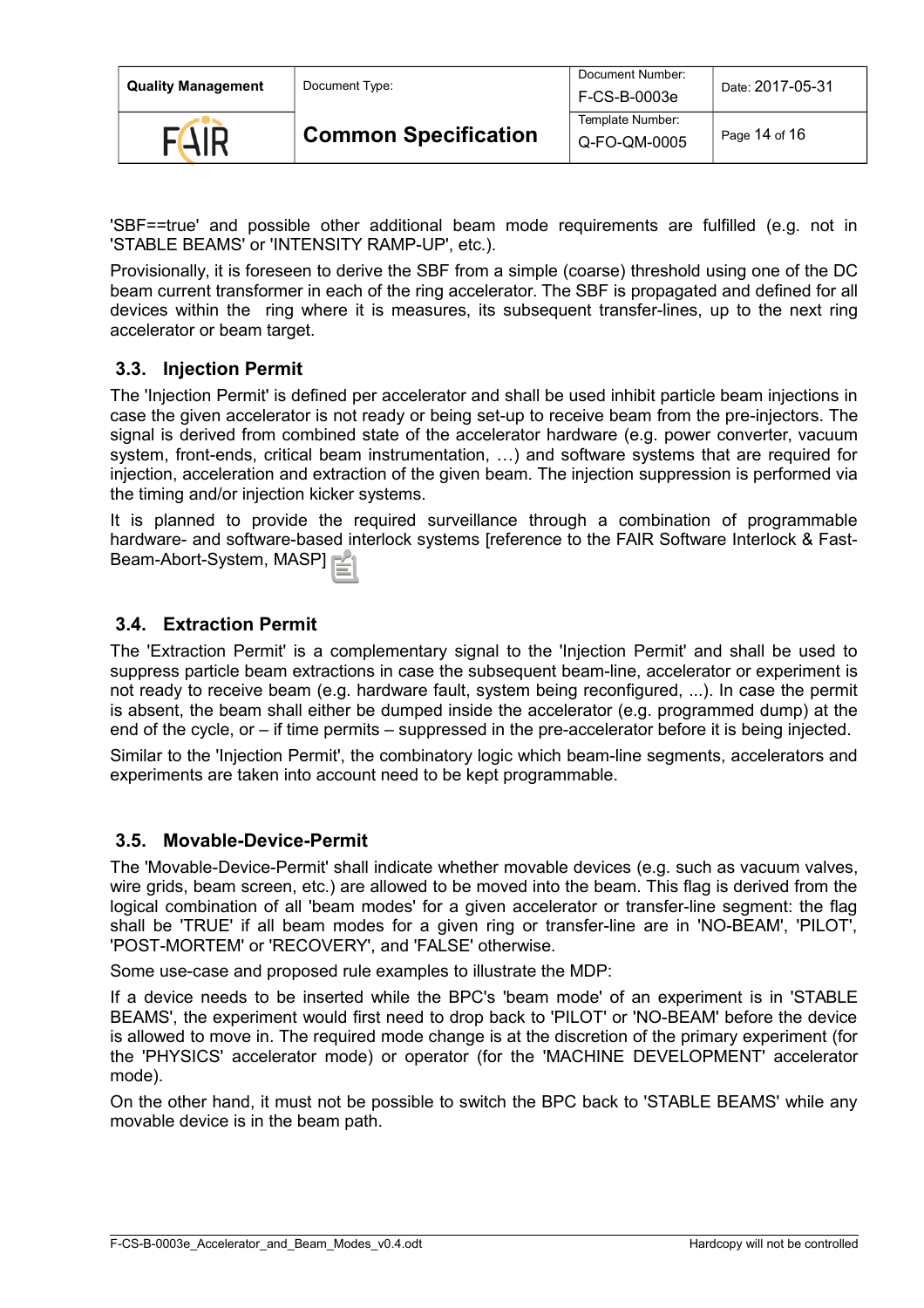# <span id="page-14-3"></span> **4. Usage and Management of Modes**

# <span id="page-14-2"></span> **4.1. Users of the Modes**

Being fundamental for accelerator operation and control, the modes are used to communicate the users the overall state of machine operations. The modes are distributed for information, and for conditioning sub-system response.

The users of Accelerator and Beam Modes will include:

- Role Based Access (RBAC) for system security and software application control rights, etc.
- Accelerator control software for conditioning sub-system response (such as data acquisition) and publishing
- Operational log book (oLog)
- Software Interlock System
- **…**

### <span id="page-14-1"></span> **4.2. Management of Modes**

All accelerator and beam modes of the full facility will be stored and managed in the LSA database in an appropriate table or BPC multiplexed setting.

It is envisaged that a finite state machine will be responsible for maintaining the modes and for ensuring legal transitions between states and for initiating the distribution of any mode changes to the systems concerned.

All mode-changes are time-stamped and further logged in the diagnostic logging database (DIALOG).

### <span id="page-14-0"></span> **4.3. Distribution of the Modes**

The modes will be made available by a number of channels. These will include

- high level publishing mechanism from LSA for clients ('mode' as a multiplexed virtual LSA parameter)
- via the timing system (tbd.)
- ...